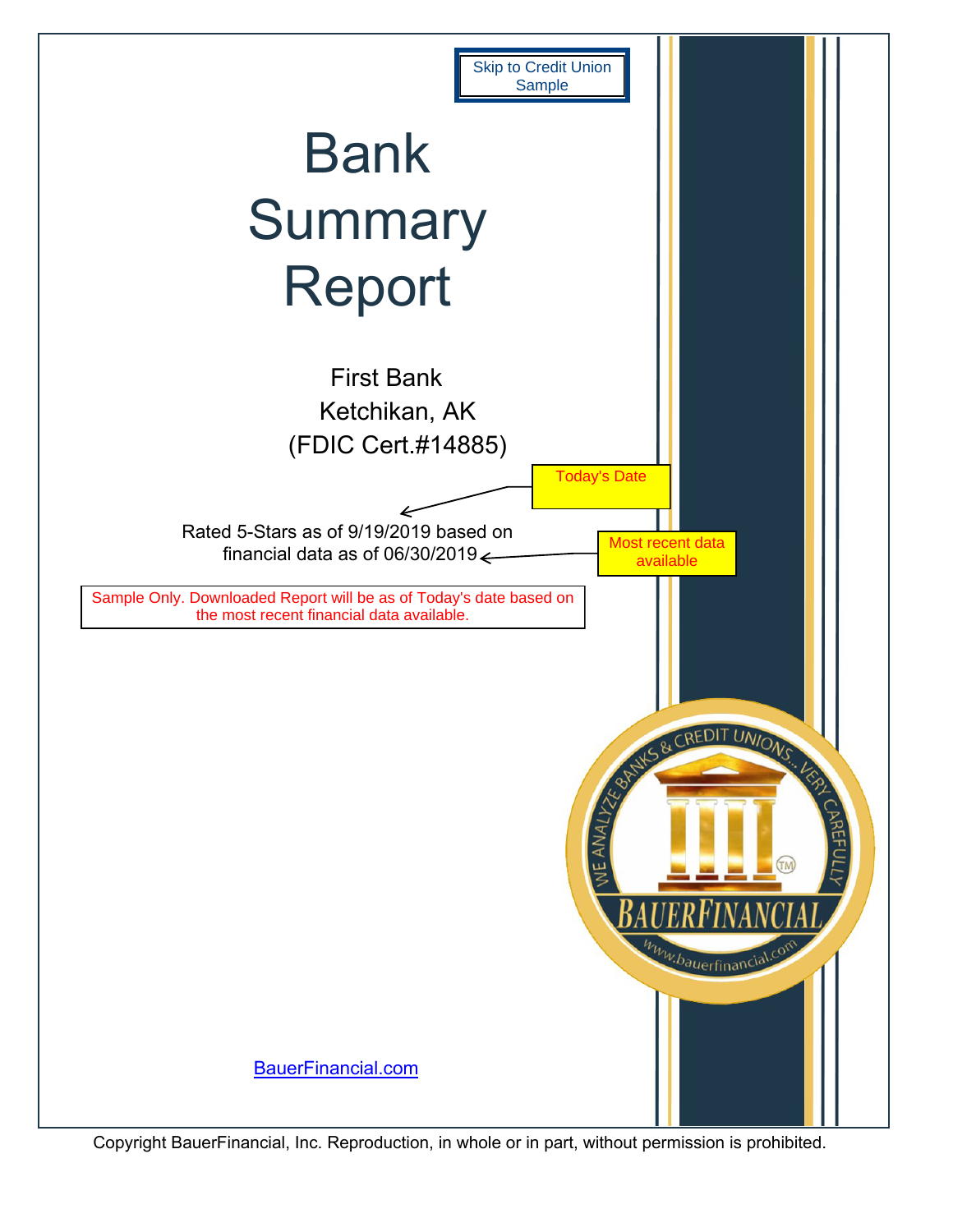## BauerFinancial Inc. P.O. Box 143520 Coral Gables, Florida 33114-3520 800.388.6686 \* FAX 800.230.9569 customerservice@bauerfinancial.com

This Summary Report was compiled from financial data as reported to federal regulators. Although the financial data obtained from these sources is consistently reliable, the accuracy and completeness of the data cannot be guaranteed by BauerFinancial Inc.

### **Definitions:**

| <b>Stars</b>                                     | BauerFinancial's proprietary rating. (See below.)                                                          |
|--------------------------------------------------|------------------------------------------------------------------------------------------------------------|
| <b>Total Assets</b>                              | Anything of value owned by the bank.                                                                       |
| Average Tangible Assets                          | Total average assets less intangible assets.                                                               |
| Tier 1 Capital                                   | Net worth (also known as capital or equity) less intangible assets.                                        |
| Leverage Capital Ratio                           | Tier 1 Capital divided by tangible assets. (Minimum regulatory requirement is 4%.)                         |
| CET 1 Ratio                                      | Common Equity Tier 1 Capital divided by risk-weighted assets. (Minimum regulatory<br>requirement is 4.5%.) |
| Total Risk-based Ratio                           | Total net worth divided by risk-weighted assets. (Minimum regulatory requirement is 8%.)                   |
| Profit (Loss)                                    | Profit or loss for the period noted.                                                                       |
| Return on Assets (ROA)                           | Annualized net income as a percent of average assets.                                                      |
| Return on Equity (ROE)                           | Annualized net income as a percent of average equity.                                                      |
| Delinquent Loans                                 | Loans past due 90 days or more plus nonaccrual loans.                                                      |
| <b>Other Real Estate</b><br>Owned (Repos)        | Real estate owned but not being used by the bank. Usually acquired via foreclosure.                        |
| <b>Nonperforming Assets</b><br>% Tangible Assets | Delinguent loans and other real estate owned as a percent of tangible assets.                              |
| Nonperforming Assets<br>% Tier 1 Capital         | Delinquent loans and other real estate owned as a percent of Tier 1 Capital.                               |

#### **Star Ratings:**

BauerFinancial star ratings classify each institution based upon a complex formula factoring in current and historical data. The first level of evaluation is the capital level of the institution followed by other relevant data including, but not limited to: profitability, historical trends, loan delinquencies, repossessed assets, reserves, regulatory compliance, proposed regulations and asset quality. Negative trends are projected forward to compensate for the lag time in the data. BauerFinancial employs conservative measures when assigning these ratings and consequently our analysis may be lower than those supplied by other analysts or the institutions themselves. More than thirty years of experience has shown this to be a prudent course of action. As a general guideline, however, the following groupings were used:

| 5-Stars               | Superior. These institutions are recommended by <b>Bauer</b> .                          |
|-----------------------|-----------------------------------------------------------------------------------------|
| 4-Stars               | Excellent. These institutions are recommended by <b>Bauer</b> .                         |
| $3\frac{1}{2}$ -Stars | Good.                                                                                   |
| 3-Stars               | Adequate.                                                                               |
| 2-Stars               | Problematic.                                                                            |
| 1-Star                | Troubled.                                                                               |
| Zero-Stars            | Our lowest rating.                                                                      |
| Start-up              | Institution is too new to rate. (Obsolete beginning with June 30, 2018 financial data.) |
| <b>FDIC</b>           | Institution has failed or is operating under FDIC conservatorship.                      |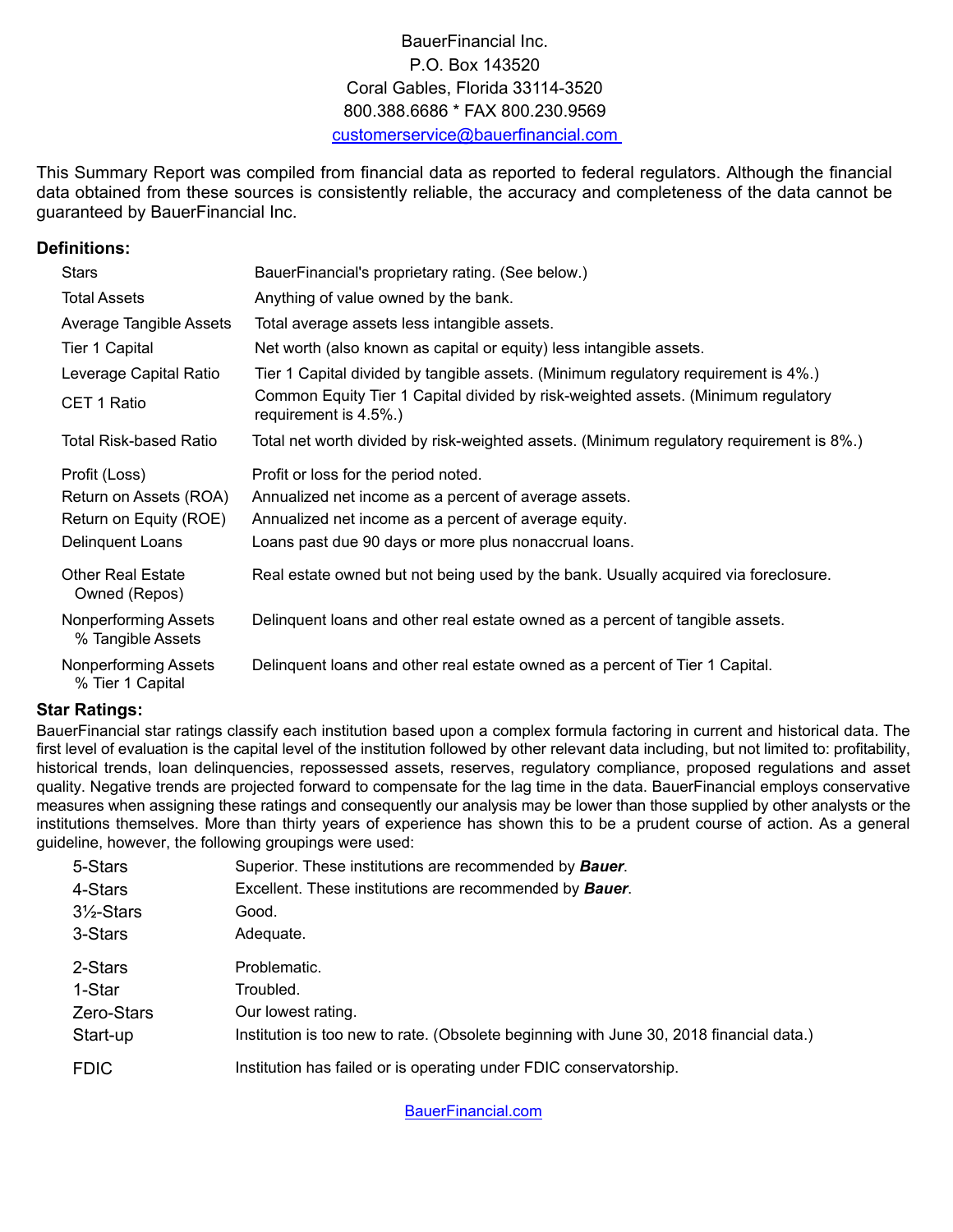# **BauerFinancial, Inc. Bank Summary Report**

# **First Bank - Ketchikan, AK (FDIC Cert.#14885)**

 $(907)\dot{2}28 - 4\dot{4}74$ 

www.firstbankak.com

First Bank was established in 1924 and has 9 branch(es).

| <b>CRA Rating:</b>                                   | Satisfactory                             | Sample Report Only - Actual download will include most recent 5 quarters available. |            |                                           |            |            |
|------------------------------------------------------|------------------------------------------|-------------------------------------------------------------------------------------|------------|-------------------------------------------|------------|------------|
| Data as of:                                          |                                          | 06/30/2019                                                                          | 03/31/2019 | 12/31/2018                                | 09/30/2018 | 06/30/2018 |
| <b>Bauer's Star Rating:</b>                          |                                          | 5-Stars                                                                             | 5-Stars    | 5-Stars                                   | 5-Stars    | 5-Stars    |
|                                                      |                                          |                                                                                     |            | Recommended for 120 consecutive quarters. |            |            |
| <b>Number of Employees</b>                           |                                          | 134                                                                                 | 137        | 136                                       | 137        | 136        |
| <b>Total Assets:</b>                                 |                                          | \$576.856                                                                           | \$550.896  | \$566.710                                 | \$575.954  | \$550.986  |
| <b>Average Tangible Assets:</b>                      |                                          | \$556.770                                                                           | \$556.859  | \$581.185                                 | \$574.819  | \$537.633  |
| <b>Tier 1 Capital:</b>                               |                                          | \$53.626                                                                            | \$52.902   | \$53.158                                  | \$51.735   | \$50.797   |
| <b>Leverage Capital Ratio:</b>                       |                                          | 9.63%                                                                               | 9.50%      | 9.15%                                     | 9.00%      | 9.45%      |
| <b>CET 1 Ratio:</b>                                  |                                          | 18.26%                                                                              | 17.83%     | 17.84%                                    | 17.52%     | 17.28%     |
| <b>Total Risk-based Capital Ratio:</b>               |                                          | 19.51%                                                                              | 19.07%     | 19.08%                                    | 18.71%     | 18.48%     |
| <b>Current Quarter's Profit (Loss):</b>              |                                          | \$1.409                                                                             | \$1.169    | \$1.423                                   | \$1.555    | \$1.334    |
| Year-to-date Profit (Loss):                          |                                          | \$2.578                                                                             | \$1.169    | \$5.279                                   | \$3.856    | \$2.301    |
|                                                      | Profit (Loss) Previous Calendar Year     | \$5.279                                                                             |            |                                           |            |            |
|                                                      | Profit (Loss) 2 Calendar Years Ago:      | \$4.561                                                                             |            |                                           |            |            |
| Return on Assets (annualized):                       | (Tax equivalent for Sub S corporations.) | 0.79%                                                                               | 0.72%      | 0.81%                                     | 0.80%      | 0.74%      |
| Return on Equity (annualized):                       | (Tax equivalent for Sub S corporations.) | 8.41%                                                                               | 7.98%      | 9.70%                                     | 9.58%      | 8.59%      |
| <b>Delinquent Loans:</b>                             |                                          | \$0.811                                                                             | \$0.000    | \$0.000                                   | \$0.074    | \$0.000    |
| <b>Other Real Estate Owned:</b>                      |                                          | \$0.000                                                                             | \$0.000    | \$0.000                                   | \$0.000    | \$0.000    |
| <b>Nonperforming Assets</b><br>% of Tangible Assets: |                                          | 0.15%                                                                               | 0.00%      | 0.00%                                     | 0.01%      | 0.00%      |
| <b>Nonperforming Assets</b><br>% of Tier 1 Capital:  |                                          | 1.51%                                                                               | $0.00\%$   | 0.00%                                     | 0.14%      | 0.00%      |

Bank and Credit Union data compiled from financial data for the period noted, as reported to federal regulators. The financial data obtained from these sources is consistently reliable, although; the accuracy and completeness of the data cannot be guaranteed by BauerFinancial, Inc. BauerFinancial relies upon this data in its judgment and in rendering its opinion (e.g. determination of star ratings) as well as supplying the data fields incorporated herein. BauerFinancial, Inc. is not a financial advisor; it is an independent bank research firm. BauerFinancial is a registered trademark. Any unauthorized use of its content, logos, name, and/or Star-ratings is forbidden.

Copyright BauerFinancial, Inc. Coral Gables, FL 33114. 800.388.6686.Reproduction, in whole or in part, without permission is prohibited.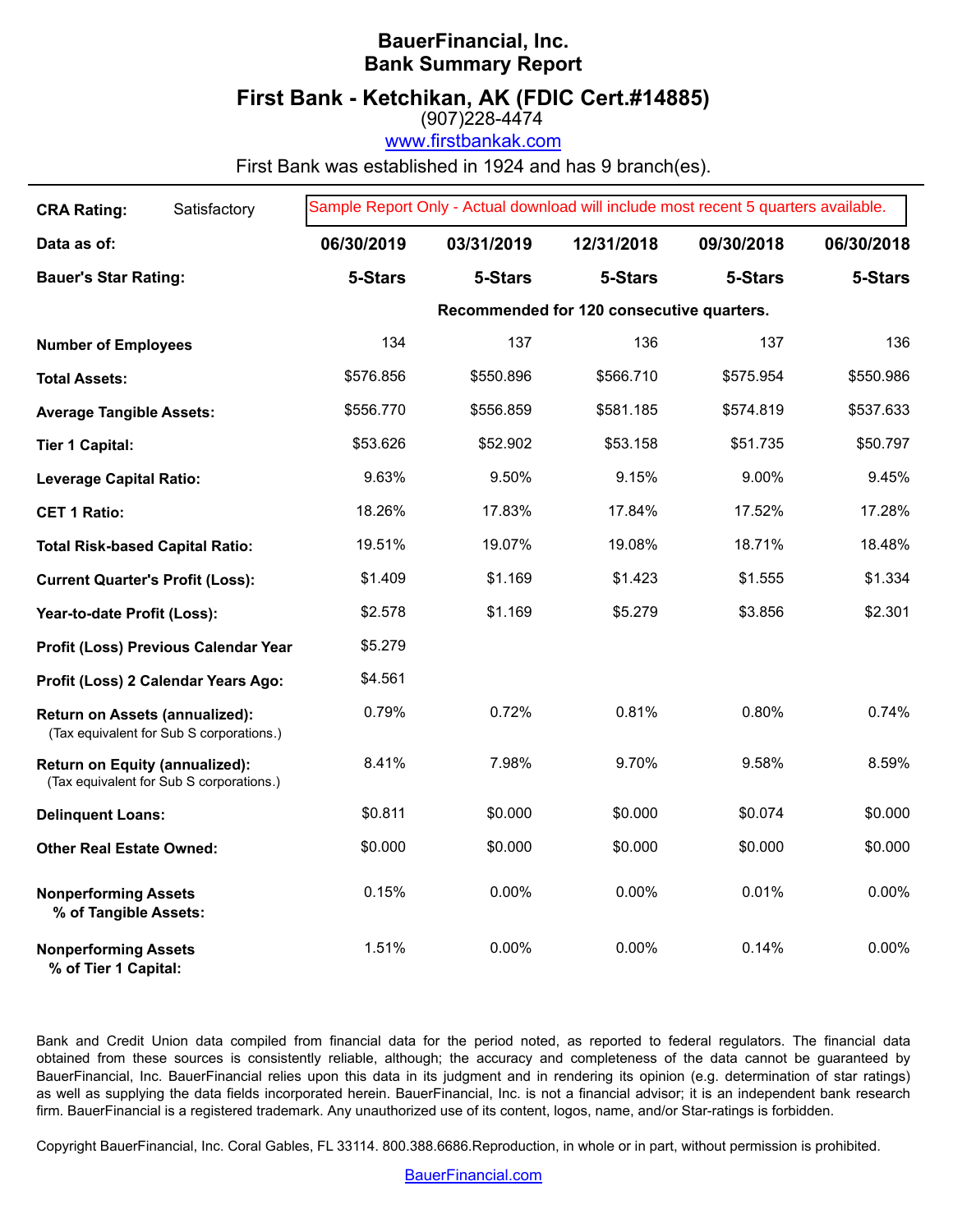# **BauerFinancial, Inc. Bank Summary Report**

**First Bank - Ketchikan, AK (FDIC Cert.#14885)**

(907)228-4474 www.firstbankak.com

First Bank was established in 1924 and has 9 branch(es).



**Risk-based Capital Ratio**



**Return on Assets (annualized)**





Dollar amounts are in millions. For example, \$12,345.678 represents \$12 billion, 345 million, 678 thousand.

#### **Peer Groups:**

| Group 1 | Banks with foreign and domestic offices       |
|---------|-----------------------------------------------|
| Group 2 | Assets $>= $3$ billion                        |
| Group 3 | Assets $>= $1$ billion and $< $3$ billion     |
| Group 4 | Assets $>= $300$ million and $< $1$ billion   |
| Group 5 | Assets $>= $100$ million and $< $300$ million |
| Group 6 | Assets $<$ \$100 million                      |

Bank and Credit Union data compiled from financial data for the period noted, as reported to federal regulators. The financial data obtained from these sources is consistently reliable, although; the accuracy and completeness of the data cannot be guaranteed by BauerFinancial, Inc. BauerFinancial relies upon this data in its judgment and in rendering its opinion (e.g. determination of star ratings) as well as supplying the data fields incorporated herein. BauerFinancial, Inc. is not a financial advisor; it is an independent bank research firm. BauerFinancial is a registered trademark. Any unauthorized use of its content, logos, name, and/or Star-ratings is forbidden.

Copyright BauerFinancial, Inc. Coral Gables, FL 33114. 800.388.6686. Reproduction, in whole or in part, without permission is prohibited.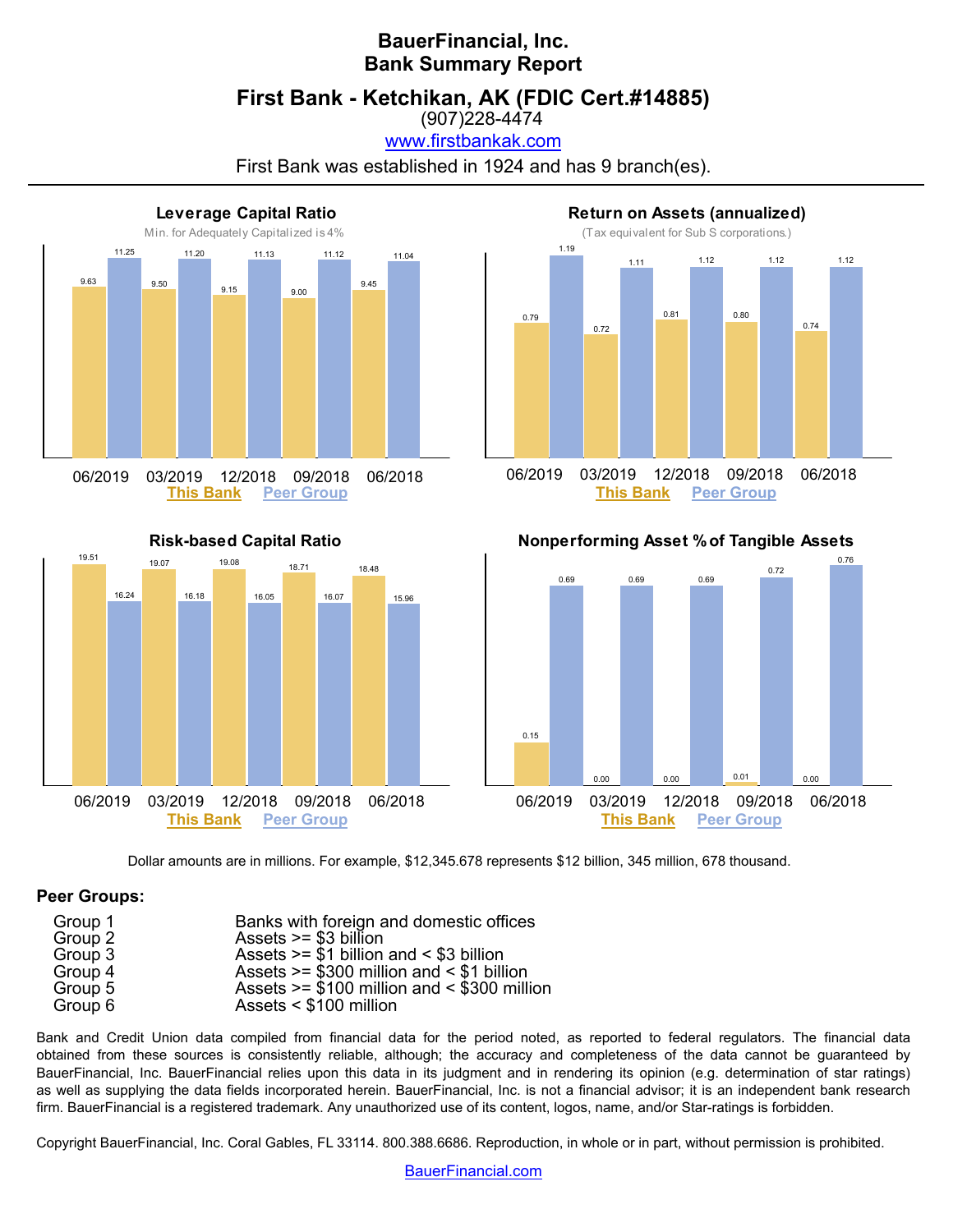<span id="page-4-0"></span>

Copyright BauerFinancial, Inc. Reproduction, in whole or in part, without permission is prohibited.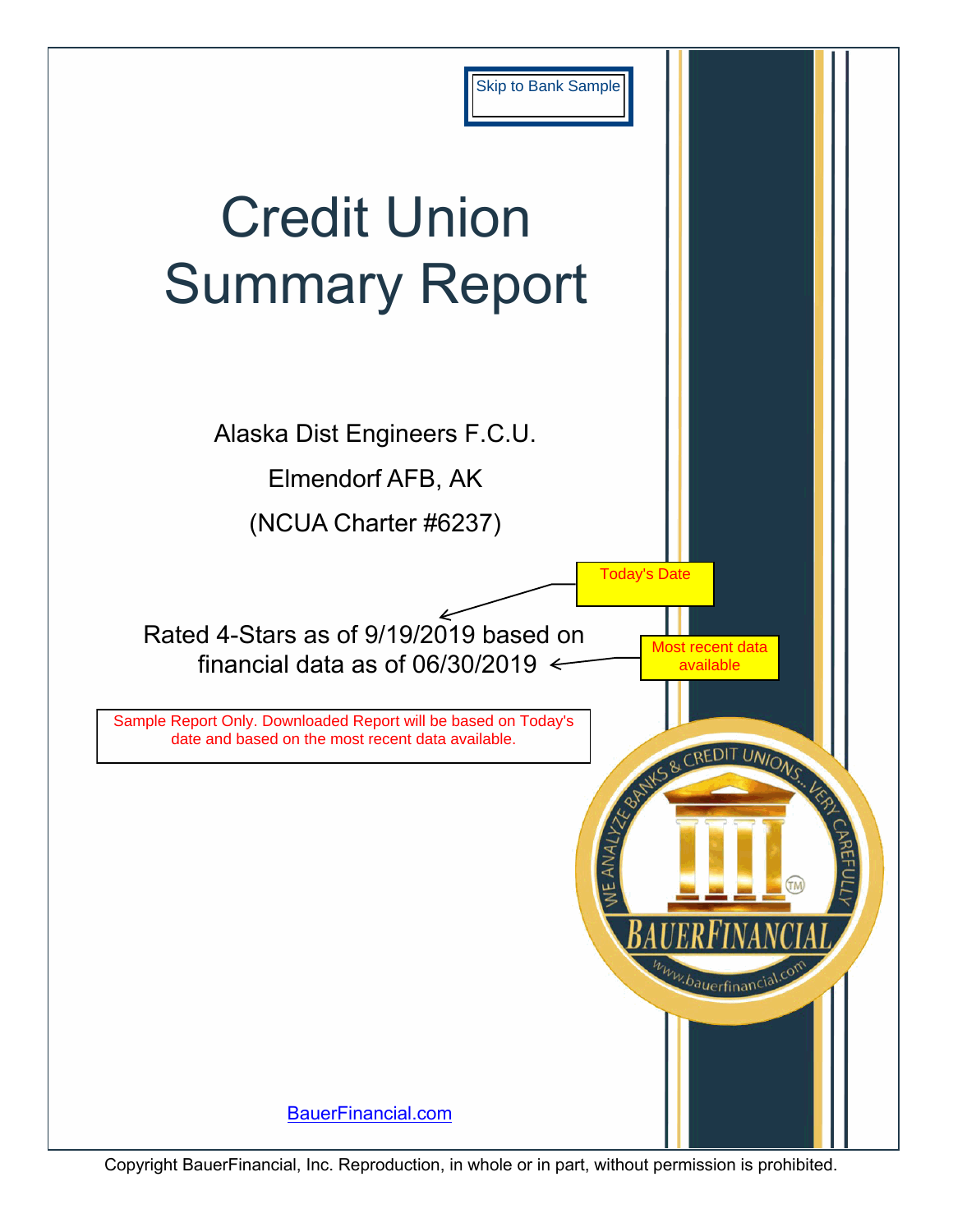# BauerFinancial Inc. P.O. Box 143520 Coral Gables, Florida 33114-3520 800.388.6686 \* FAX 800.230.9569

#### [CustomerService@BauerFinancial.com](mailto:CustomerService@BauerFinancial.com)

This Summary Report was compiled from financial data as reported to federal regulators. Although the financial data obtained from these sources is consistently reliable, the accuracy and completeness of the data cannot be guaranteed by BauerFinancial, Inc.

| <b>Star Rating</b>                        | BauerFinancial's proprietary rating. (See below.)                                                           |
|-------------------------------------------|-------------------------------------------------------------------------------------------------------------|
| <b>Total Assets</b>                       | The size of the institution.                                                                                |
| Capital                                   | Net worth (also known as equity).                                                                           |
| Capital Ratio                             | Capital divided by assets                                                                                   |
| Profit (Loss)                             | The dollar amount of net income (or loss) for the period noted.                                             |
| Return on Assets                          | Annualized year-to-date profit or loss as a percent of average assets.                                      |
| Delinguent Loans                          | Loans past due two months or more.                                                                          |
| <b>Other Real Estate</b><br>Owned (Repos) | Real estate acquired via foreclosure.                                                                       |
| % Assets                                  | Nonperforming Assets Delinguent loans and other real estate owned as a percent of assets.                   |
| % Capital                                 | Nonperforming Assets Delinquent loans and other real estate owned as a percent of capital.                  |
| Loans Charged-Off<br>Year-to-date         | The dollar amount of loans that have been written off as uncollectible during the calendar year<br>to date. |

#### **Star Ratings:**

The star rating classifies each credit union based upon a complex formula which factors in relevant data including, but not limited to: capital, historical trends, loan delinquencies, differences in the book and market values of the investment portfolio, losses, repossessed assets, reserves, and asset quality. Negative trends are projected forward to compensate for the lag time in the data. BauerFinancial employs conservative measures when assigning these ratings and consequently the ratings will often be lower than those supplied by other analysts or the institutions themselves. More than thirty years of experience has shown this to be a prudent course of action. As a general guideline, however, the following groupings were used:

| 5-Stars           | Superior. These institutions are recommended by <b>Bauer</b> .                                                                               |
|-------------------|----------------------------------------------------------------------------------------------------------------------------------------------|
| 4-Stars           | Excellent. These institutions are recommended by <b>Bauer</b> .                                                                              |
| 3-Stars           | Adequate.                                                                                                                                    |
| 2-Stars           | Problematic.                                                                                                                                 |
| 1-Star            | Troubled.                                                                                                                                    |
| <b>Zero-Stars</b> | Our lowest rating.                                                                                                                           |
| N.R.              | Not Rated. Either: the institution's shares are not federally insured, it has less than \$1.5<br>million in assets or it is too new to rate. |
| S.U.              | Start-up. Institution is too new to rate. (Obsolete beginning 6/30/18 data.)                                                                 |
| <b>RSLVD</b>      | Institution has been resolved or liquidated since the reporting date.                                                                        |
|                   |                                                                                                                                              |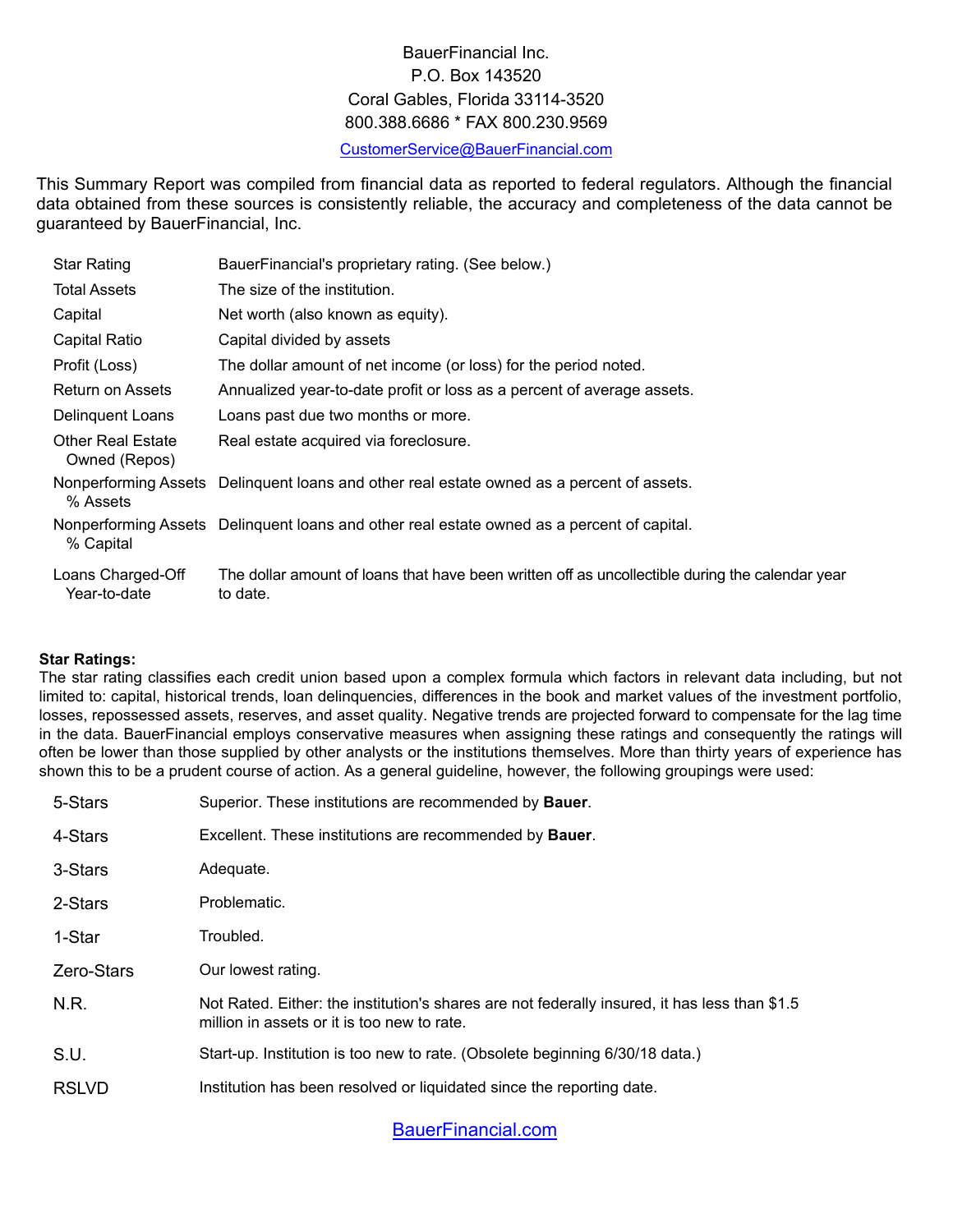## **BauerFinancial, Inc. Credit Union Summary Report Alaska Dist Engineers F.C.U. - Elmendorf AFB, AK (NCUA Charter #6237)**

(907)753-5118

www.adefcu.org

| Alaska Dist Engineers F.C.U. was established in 1949 and has 1 branch(es). |  |  |
|----------------------------------------------------------------------------|--|--|
|----------------------------------------------------------------------------|--|--|

| Data as of:                                                                                            | 06/30/2019 | 03/31/2019 | 12/31/2018 | 09/30/2018 | 06/30/2018 |
|--------------------------------------------------------------------------------------------------------|------------|------------|------------|------------|------------|
| <b>Bauer's Star Rating:</b>                                                                            | 4-Stars    | 3-Stars    | 3-Stars    | 4-Stars    | 4-Stars    |
| Sample Report Only - Dates on actual report downloaded will be the most recently available 5 quarters. |            |            |            |            |            |
| <b>Number of Members</b>                                                                               | 687        | 692        | 708        | 713        | 710        |
| <b>Number of Employees</b>                                                                             | 3          | 3          | 3          | 3          | 3          |
| <b>Total Assets:</b>                                                                                   | \$12.010   | \$13.663   | \$14.199   | \$12.291   | \$12.185   |
| Capital:                                                                                               | \$1.005    | \$0.974    | \$0.997    | \$1.022    | \$1.015    |
| <b>Capital Ratio:</b>                                                                                  | 8.36%      | 7.12%      | 7.02%      | 8.31%      | 8.32%      |
| **Current Quarter's Profit (Loss):                                                                     | \$0.030    | $$-0.023$  | $$-0.025$  | $$-0.011$  | \$0.011    |
| **Year-to-date Profit (Loss):                                                                          | \$0.007    | $$-0.023$  | $$-0.025$  | \$0.000    | \$0.011    |
| **Profit (Loss) Previous Calendar Year                                                                 | $$-0.025$  |            |            |            |            |
| **Profit (Loss) 2 Calendar Years Ago:                                                                  | $$-0.010$  |            |            |            |            |
| **Return on Assets (annualized):                                                                       | 0.12%      | $-0.70%$   | $-0.19%$   | 0.00%      | 0.17%      |
| <b>Delinquent Loans</b>                                                                                | \$0.000    | \$0.000    | \$0.003    | \$0.002    | \$0.000    |
| <b>Other Real Estate Owned</b>                                                                         | \$0.000    | \$0.000    | \$0.000    | \$0.000    | \$0.000    |
| <b>Nonperforming Assets % of Assets</b>                                                                | 0.00%      | 0.00%      | 0.01%      | 0.02%      | 0.00%      |
| <b>Nonperforming Assets % of Capital</b>                                                               | 0.00%      | 0.00%      | 0.20%      | 0.20%      | 0.00%      |
| Loans charged-off (year-to-date)                                                                       | \$0.014    | \$0.034    | \$0.028    | \$0.013    | \$0.006    |

\*\* Profitability data before transfers to reserves.

Bank and Credit Union data compiled from financial data for the period noted, as reported to federal regulators. The financial data obtained from these sources is consistently reliable, although; the accuracy and completeness of the data cannot be guaranteed by BauerFinancial, Inc. BauerFinancial relies upon this data in its judgment and in rendering its opinion (e.g. determination of star ratings) as well as supplying the data fields incorporated herein. BauerFinancial, Inc. is not a financial advisor; it is an independent bank research firm. BauerFinancial is a registered trademark. Any unauthorized use of its content, logos, name, and/or Star-ratings is forbidden.